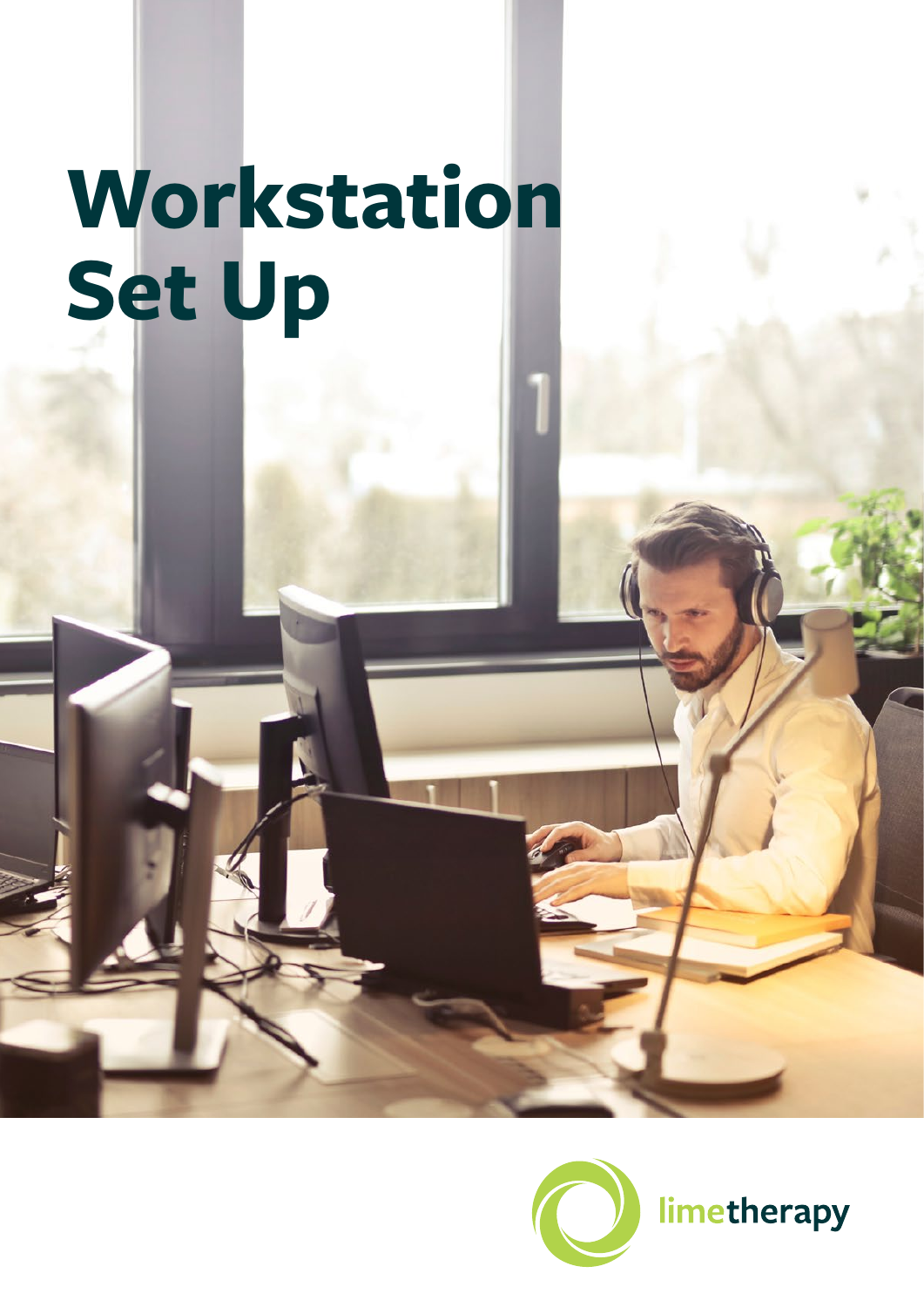## **Workstation set up how to**

## **Chair**

When adjusting your chair be confident to play with the control to achieve a safe and comfortable position. Work through the attached checklist with another person and observe each other's postures and body positions often taking a photo of how you are sitting now will assist in identifying the areas you need to adjust to assume the perfect sitting posture for you; compare with an 'after' photo.

Postural change is critical when sitting for prolonged periods of time every 20 to 30 minutes stand, walk, stretch to rehydrate the spine it only needs to take 20 seconds. External timers on your phone or PC will help in ensuring these postural breaks are taken such break have also proven to improve productivity and output.

#### Figure A.1





#### **a. Seat**

Height – adjust chair height so feet are comfortably flat on the floor, hips and knees 90 to 120 degrees. Low heeled shoes will improve comfort of the legs with the chair at this height. There should be a two-finger clearance between the front of the chair and the back of the knee

See Figure A.1.

#### **b. Back support**

Height – generally task chairs will have some form of lumbar support raise the back rest to the highest point; sit in the chair ensuring bottom is back in the chair against the backrest; check the lumbar spine fits into the backrest. If it's not comfortable, lower the height until comfortable.

Forward/backward position – See Figure A.2.

The backrest position should not feel as though it pushes you out of the seat or that you have to lean back too far to reach it.

#### **c. Armrests**

Armrests are generally not recommended as they impede working postures. If your chair has armrests make sure you can assume good working postures at the desk (see Figure A.3) or that they don't impinge on your elbows while you are working. They can often be removed by unscrewing them, or replace them with a smaller or adjustable option. See Figure A.4.

Figure A.2 Figure A.3 Figure A.4



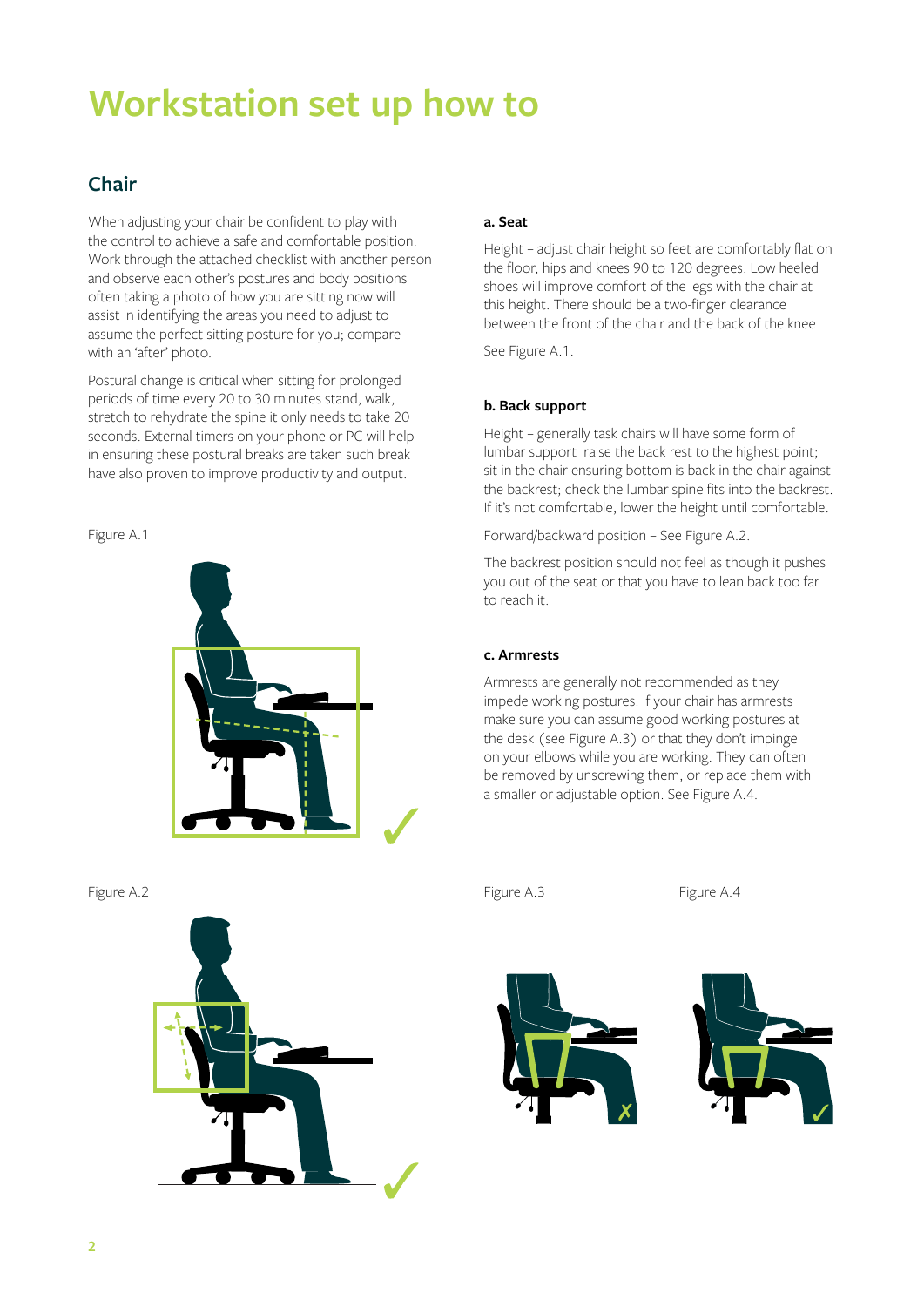### **Desk**

#### **Height-adjustable desk**

Adjust so the top surface of the desk is just below elbow height. See Figure A.5. To determine your elbow height, relax your shoulders and bend your elbows to about 90 degrees and check the elbow height against the desk height. See Figure A.6. A photo taken can assist in achieving the optimal.

#### **Static desk**

If the chair has been adjusted and the desk is higher or lower than the elbow, other modifications and/or equipment will be required. Measure the height difference between the desk and your elbow, then;

If the desk is too high RAISE the chair by the measured difference and use a footrest. Adjust the footrest so that it is the same as the measured difference. See Figure A.7.

Or lower the desk by cutting the legs down by the measured difference. See Figure A.6.

If the desk is too low raise the height of the desk by extending the leg length.

Figure A.5





Figure A.6 Figure A.7

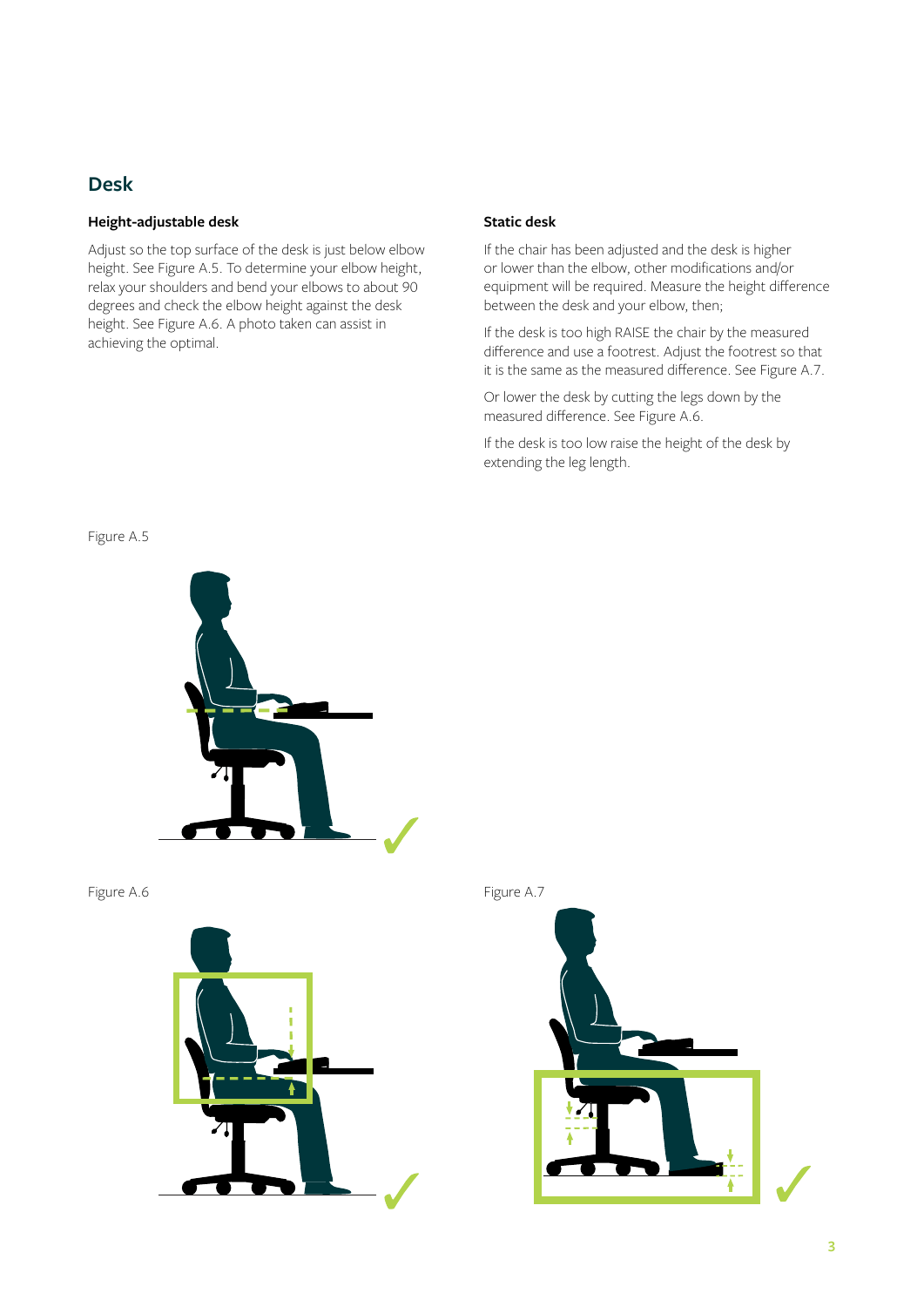#### **Clearance under the desk**

Compromised leg space may force you to adopt a twisted or awkward working posture, therefore items like computer hard disk drives, boxes, rubbish bins and file pedestals should not be stored under desks See Figures A.8 and A.9.

#### **Drawers**

Frequently used items are to be stored in the top desk drawer to facilitate access and reduce reaching and bending actions.

#### **General storage on the desk implement reach arcs**

#### **In/out-trays**

Place trays at the outer reach sector (see Figure A.10).

#### **Stationery**

Place in the outer reach sector (see Figure A.10) or in the top desk drawer.

## **Keyboard**

#### **Angle**

Angle of the keyboard can be used, however optimal position of the wrist is neutral straight. The preferred setting is keyboard flat on the desk. This reduced risks of awkward postures of the wrists.

#### **Mouse**

Positioned on the dominant side close to the keyboard to reduce awkward shoulder postures. Use the mouse in this position and always aim to keep the mouse on the mat during use.

If you frequently use the mouse consider:

• Where possible, try and avoid holding on to the mouse when not in use.





Figure A.8 Figure A.9

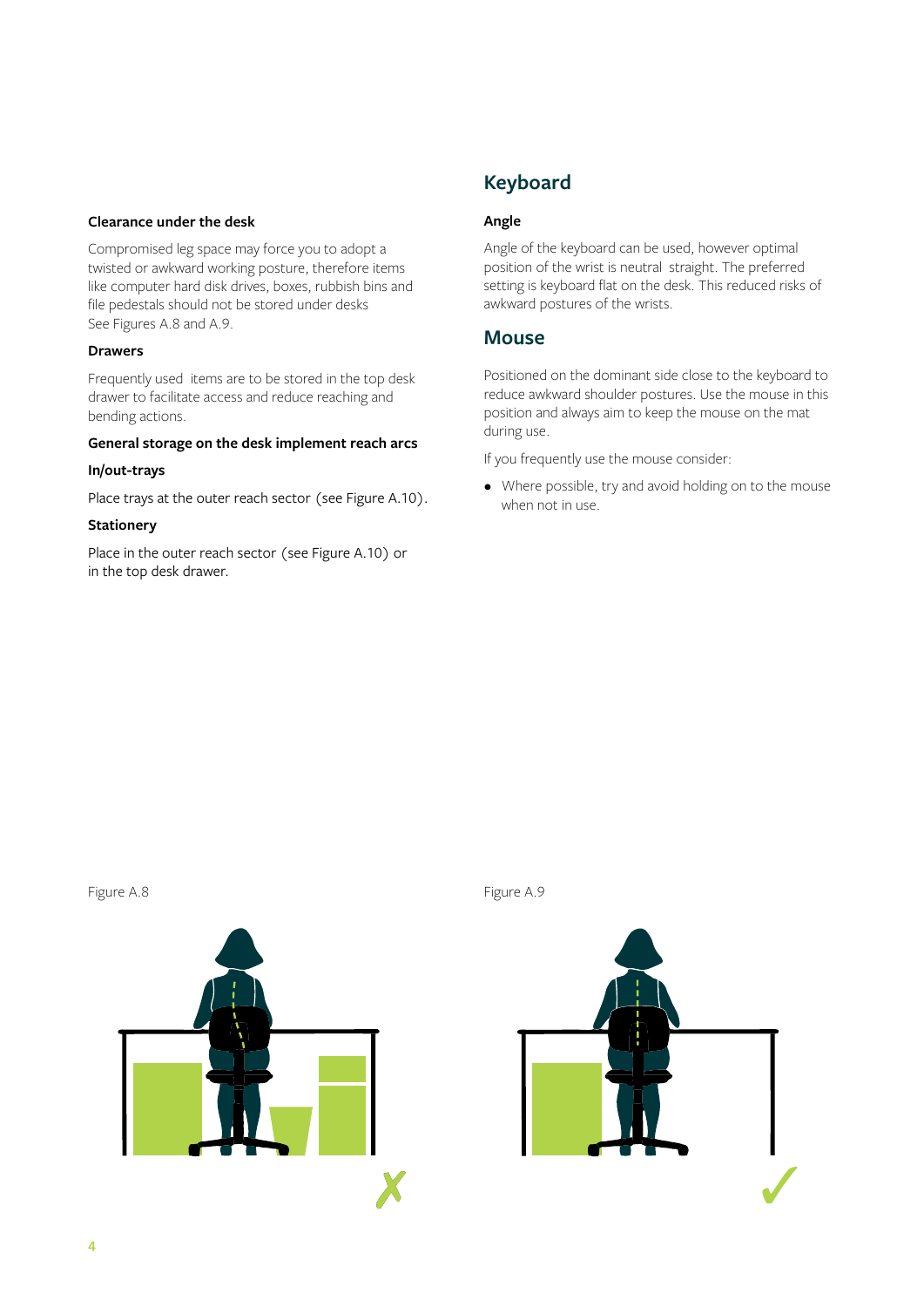## **Computer screen (s)**

**These are positioned once the chair and desk heights have been established.**

#### **Height**

The screens should be positioned so that the top of the screens are level with, or slightly lower than, your eyes when you are sitting upright (see Figure A.11).

#### **Distance from the eye**

Arm's length away from your usual seated position (see Figure A.11) is the rule of thumb;. try this position and move it further away or closer as required; if you wear bi/ multifocal this will differ.

#### **Positioning the screen**

(Figure A.15 and A.16).

Outer reach sector

## **Document holder**

For frequent data entry where the source document is observed more than, or the same amount as, the screen:

• place the document holder between the monitor screen and the keyboard to eliminate awkward postures





Figure A.12 **Figure A.13** Figure A.13 **Figure A.14** Figure A.14



Maximum reach sector

Optimum reach sector





Figure A.10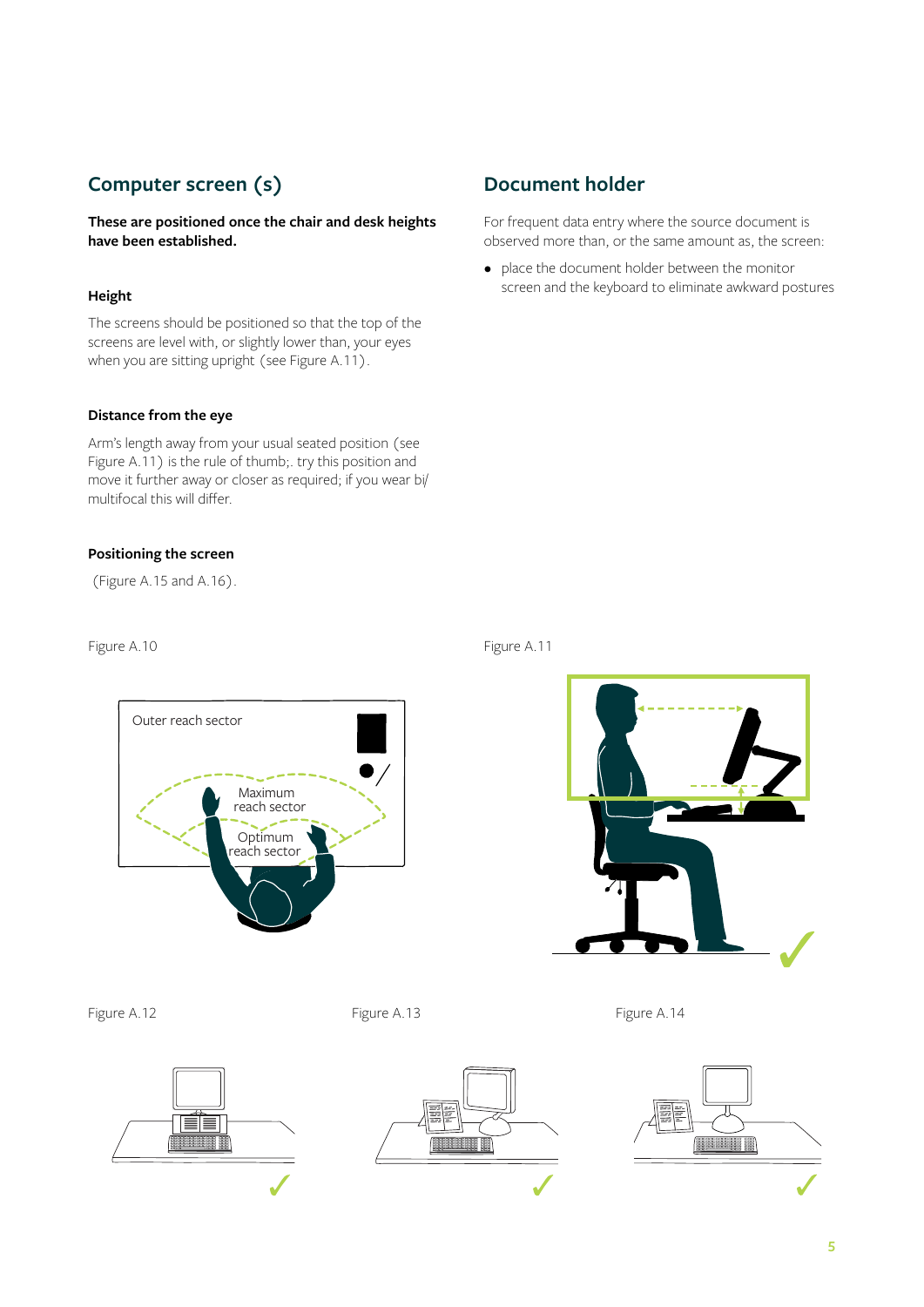## **Telephone**

The telephone should be placed either within the optimum reach arc, (see Figure A.10) variation of frequency may see the telephone located outside this arc .

The telephone should be located on the non-dominant side to reduce risks of shoulder ear cradling.

Functions of your phone, such as redial, speaker, and the storage of commonly used phone numbers are recommended to be used to avoid compromising postures A head set is optimal for frequent phone use and multitasking demands.

## **Angled reading and writing surface**

An angled board can improve neck comfort where a job involves a lot of reading and handwriting. It should be placed immediately in front of the user on top of the desk (see Figures A.17 and 4.10).

Figure A.15 Placement of screen to reduce reflections Figure A.17



Figure A.16 Screen position with undesirable reflections

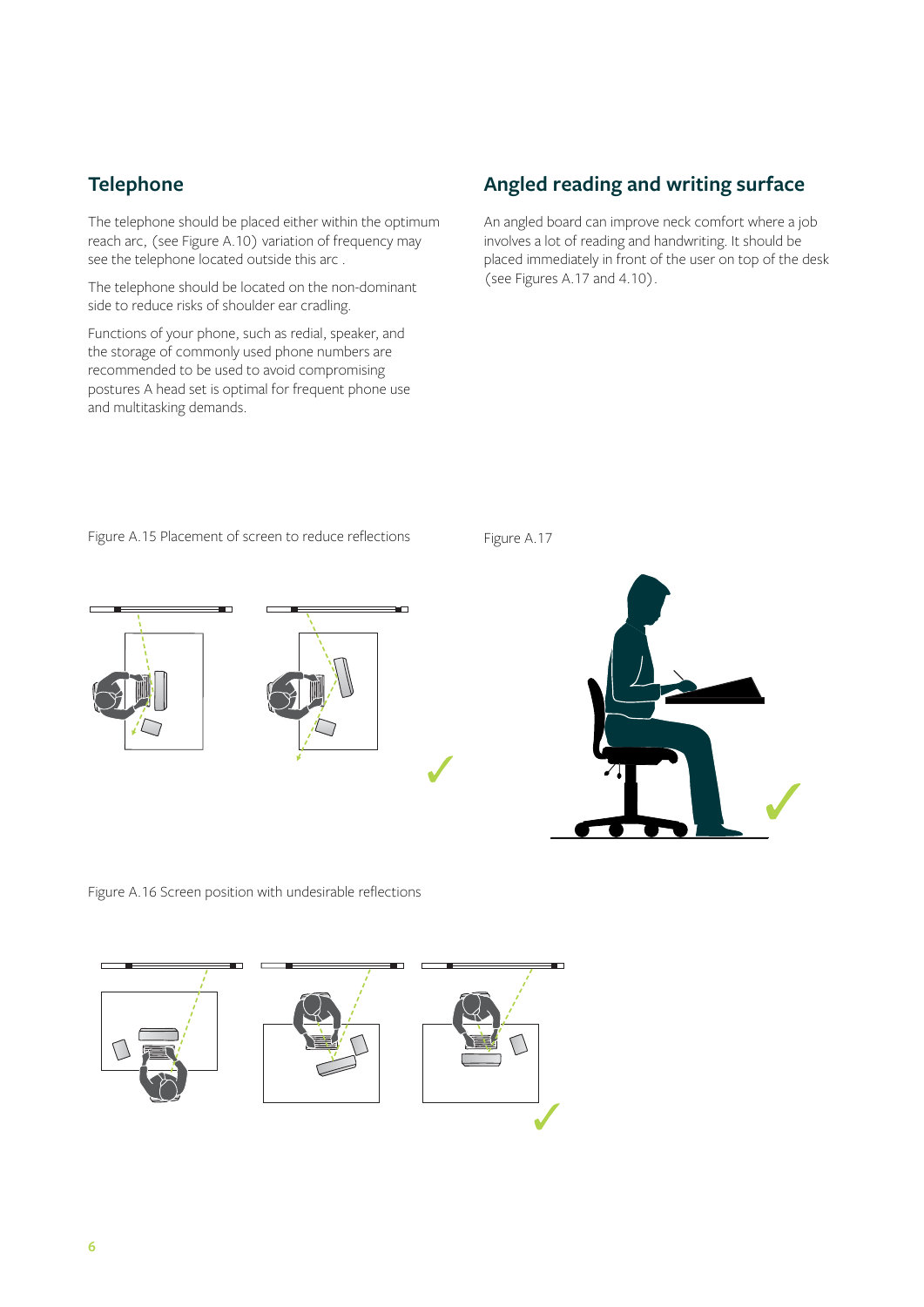## **Checklist**

| Setting up your workstation; reference to checklist                                                                                                                                | X |
|------------------------------------------------------------------------------------------------------------------------------------------------------------------------------------|---|
| <b>Chair</b>                                                                                                                                                                       |   |
| Is the chair adjusted to fit you? Check that the:                                                                                                                                  |   |
| Backrest height and back tilt are adjusted to fit the curve of the user's back.                                                                                                    |   |
| Seat height and angle are adjusted so that user can sit with their feet flat on the floor,<br>hips between 90 degrees and 120 degrees.                                             |   |
| An adjustable-height footrest that ensures feet are positioned as if flat on the floor may be needed.                                                                              |   |
| Desk/bench                                                                                                                                                                         |   |
| Has the desk height been adjusted so the surface is set just below your elbow height?                                                                                              |   |
| If the desk is not adjustable, is the surface set just below your elbow height (e.g. chair raised slightly, foot rest)?                                                            |   |
| Is the desk large enough to fit the task requirements of the job/multitask?                                                                                                        |   |
| Is the desk deep enough to allow the computer screens to be approximately at arm's length away from you?                                                                           |   |
| Is there adequate space under the desk to facilitate optimal working postures and ability to get<br>in and out of the workstation?                                                 |   |
| Are items stored under the desk not interfering with leg space?                                                                                                                    |   |
| Are frequently used items on the desk stored within optimal reach arcs (e.g. keyboard, telephone)?                                                                                 |   |
| Are large or heavy items stored within close reach and not above shoulder height, or nearby where you have to<br>stand to access them?                                             |   |
| For a standing desk, is the desk adjustable so the surface can be set just below the user's elbow height?                                                                          |   |
| <b>Computer</b>                                                                                                                                                                    |   |
| Are the keyboard feet adjusted to position the keyboard as flat as possible on the desk?                                                                                           |   |
| Is the mouse positioned as close to the keyboard as possible?                                                                                                                      |   |
| Has the screen been positioned at approximately arm's length from your seated position?                                                                                            |   |
| Have the screens been positioned so you can look straight ahead and slightly down at the screen<br>(top of screen level with or below eye level when the user is sitting upright)? |   |
| Does the positioning of dual screens reflect the amount of work completed for each?                                                                                                |   |
| Is there a document holder between the screen and keyboard if required?                                                                                                            |   |
| Is the screen positioned to avoid reflections or glare from windows or lights<br>(e.g. not facing or backing onto windows)?                                                        |   |
| <b>Telephone</b>                                                                                                                                                                   |   |
| Is the telephone placed within the close reach arc on the side which is comfortable<br>to use with other tasks and equipment?                                                      |   |
| If there is frequent telephone work, is there a headset provided?                                                                                                                  |   |